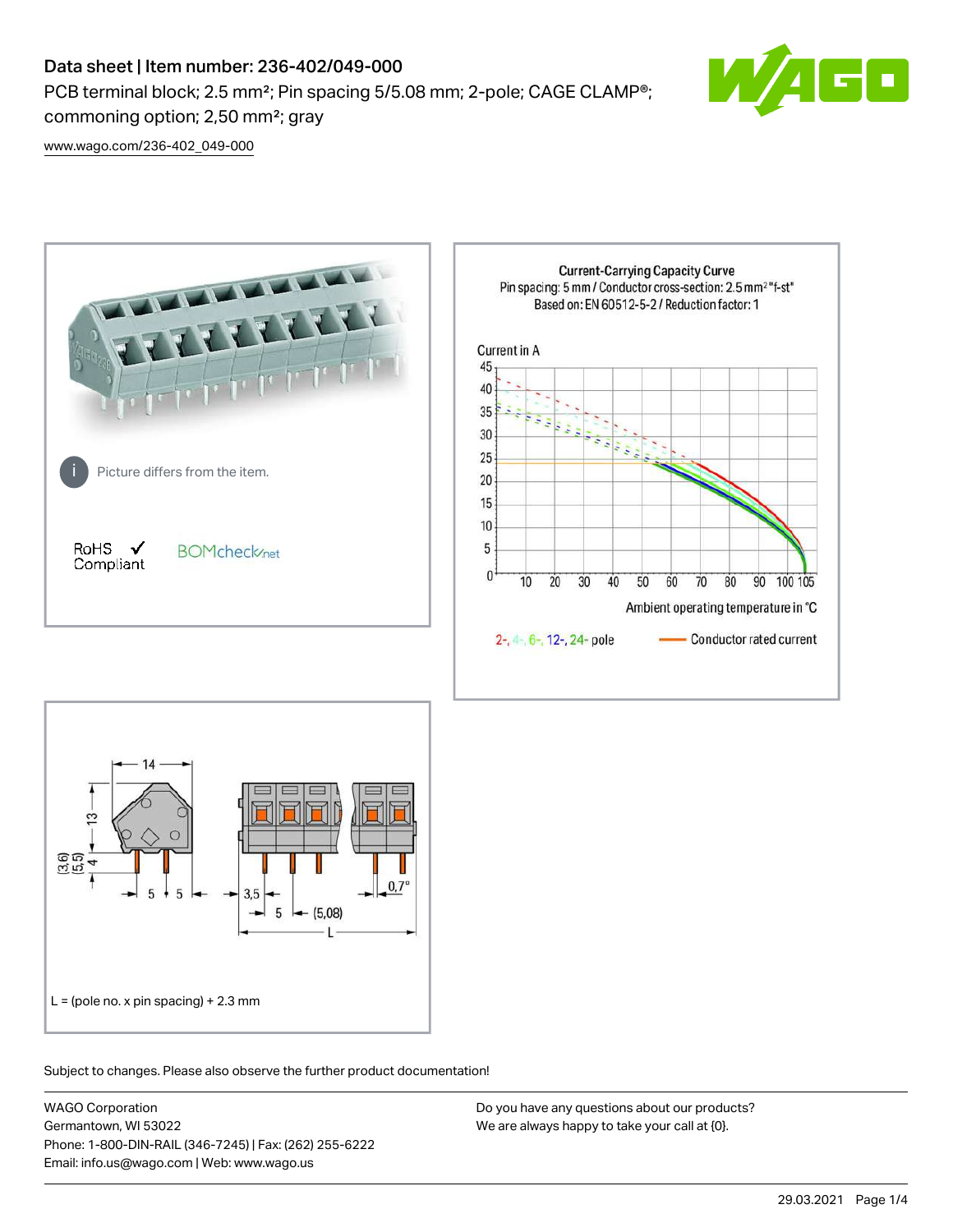

## Item description

- PCB terminal strips with CAGE CLAMP<sup>®</sup> connection, screwdriver actuation parallel or perpendicular to conductor entry  $\blacksquare$
- Versions with Ex approval П
- $\blacksquare$ Mixed-color PCB terminal strips from factory
- $\blacksquare$ Operating tools for factory wiring
- $\blacksquare$ 45° conductor entry angle permits a wide range of applications and wiring options
- П Set to metric or inch pin spacing by compressing PCB terminal strips or pulling them apart

#### Data

| Downloads<br><b>Documentation</b> |            |               |          |
|-----------------------------------|------------|---------------|----------|
| <b>Additional Information</b>     |            |               |          |
| Technical explanations            | 2019 Apr 3 | pdf<br>2.0 MB | Download |

### Installation Notes

Conductor termination



Inserting a conductor via 3.5 mm screwdriver.

Screwdriver actuation parallel to conductor entry



Inserting a conductor via 3.5 mm<br>Inserting a conductor via operating tool. screwdriver.

Screwdriver actuation perpendicular to conductor entry



Subject to changes. Please also observe the further product documentation!

WAGO Corporation Germantown, WI 53022 Phone: 1-800-DIN-RAIL (346-7245) | Fax: (262) 255-6222 Email: info.us@wago.com | Web: www.wago.us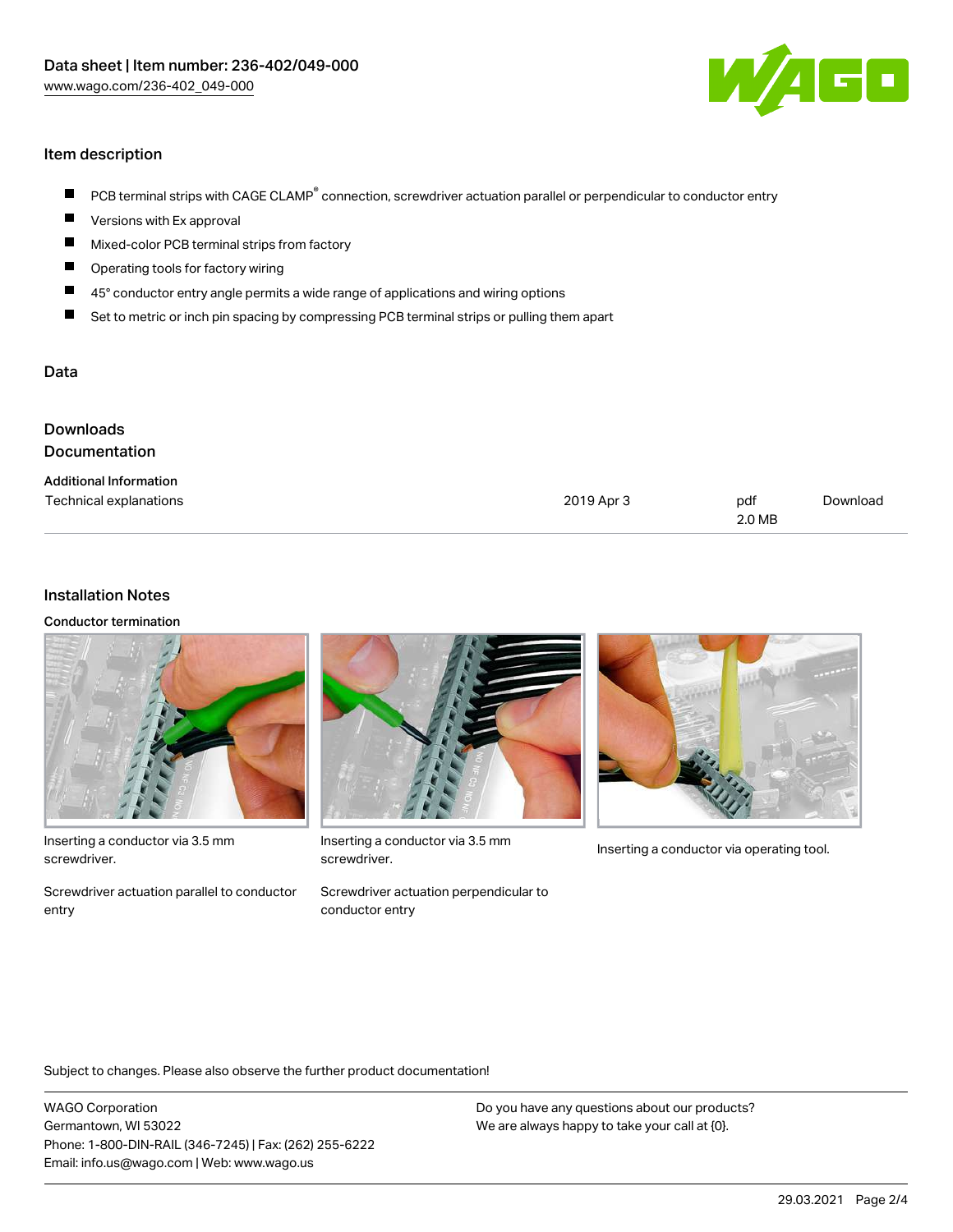Data sheet | Item number: 236-402/049-000 [www.wago.com/236-402\\_049-000](http://www.wago.com/236-402_049-000)





Compared to standard screwdrivers, these operating tools are far more convenient for wiring PCB terminal strips at factory.

Installation



PCB Terminal Strips placed behind each other save space – staggering them by half the pin spacing simplifies subsequent wiring of the first row.

Installation

Subject to changes. Please also observe the further product documentation!

WAGO Corporation Germantown, WI 53022 Phone: 1-800-DIN-RAIL (346-7245) | Fax: (262) 255-6222 Email: info.us@wago.com | Web: www.wago.us